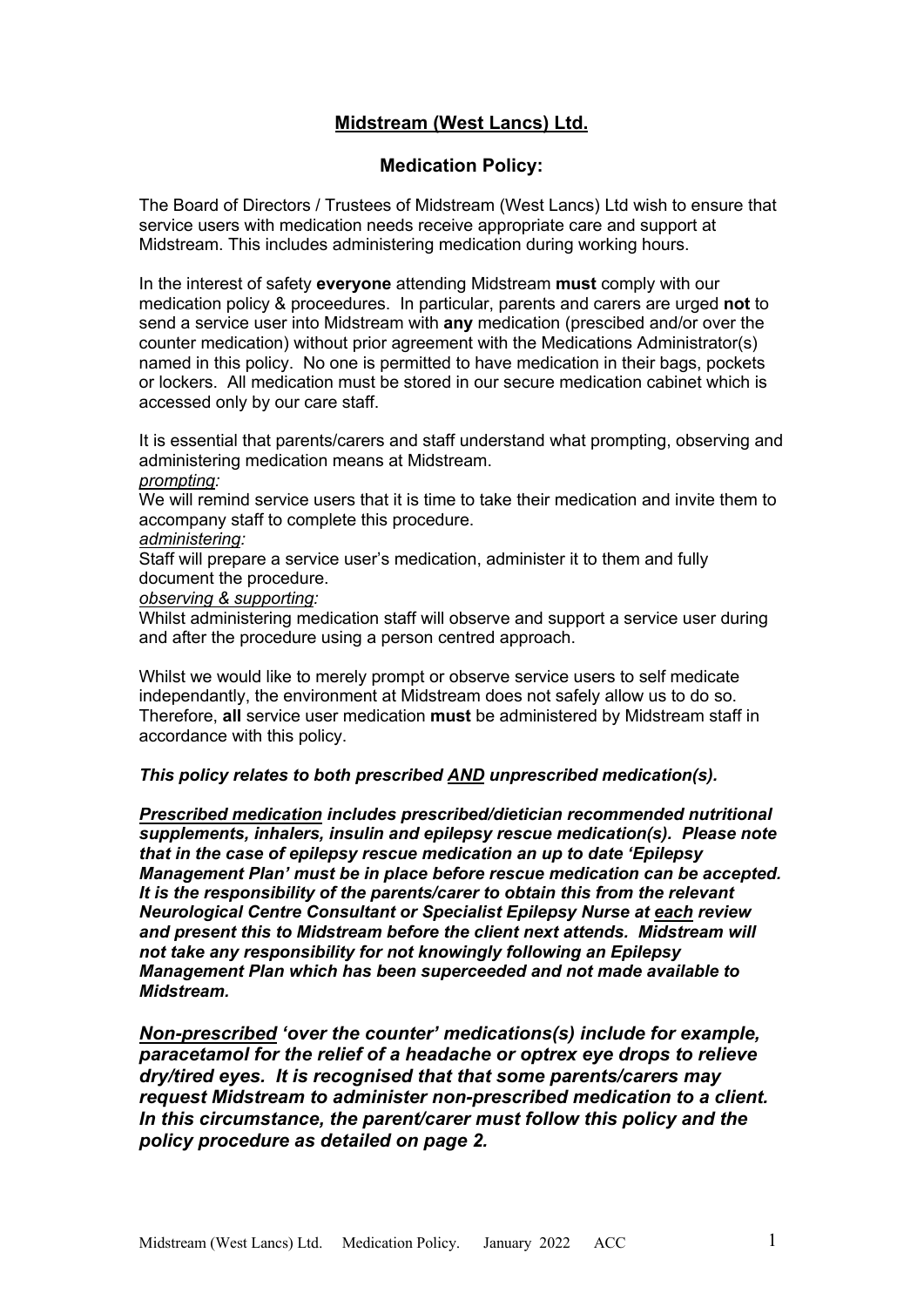Medication(s) will only be administered once a "Client Medication Start Form" has been completed fully by the Parent or Guardian or Carer of the service user concerned and returned to the person named below at Midstream (West Lancs) Ltd, along with the relevant medication.

# **THE NAMED PERSON(S) RESPONSIBLE FOR THE ADMINISTRATION OF MEDICATION START AND STOP FORMS AT MIDSTREAM ARE :**

# **KERRIE FATH or in her absence HAYLEY JACOBSEN**

# **NO MEDICATION WILL BE ADMINISTERED WITHOUT WRITTEN PERMISSION IN PLACE.**

Medication(s) both prescribed and unprescribed must be contained in the original dispensing bottle or packaging.

The name of the person for whom the medication is intended must be clearly legible on the bottle or packaging.

The dosage and frequency of dosage must also be clearly legible on the original dispensing bottle or packaging.

The medication(s) must be within their expiry date.

#### **NO SUBSTITUTE CONTAINERS WILL BE ACCEPTED**

All medication arriving at Midstream must be handed over by a parent / carer / taxi driver to an appropriate member of staff at reception. Parents / carers / taxi drivers should wait whilst the medication is checked by an appropriate staff member before leaving.

Anyone who is transported by Midstream's minibus service should hand over medications for checking on the doorstep to the driver or escort.

All medication at Midstream must be stored within a secure medicine storage cabinet.

#### **Cessation of Administering Medication:**

When cessation to the administering of authorised medication is to occur, Parent/Carers or Guardians must complete a "Client Medication Stop Form". 'Start' and 'Stop' forms must be returned to the named person at Midstream (West Lancs) Ltd to ensure that medication information and instructions are current and appropriate to the health & wellbeing of the client.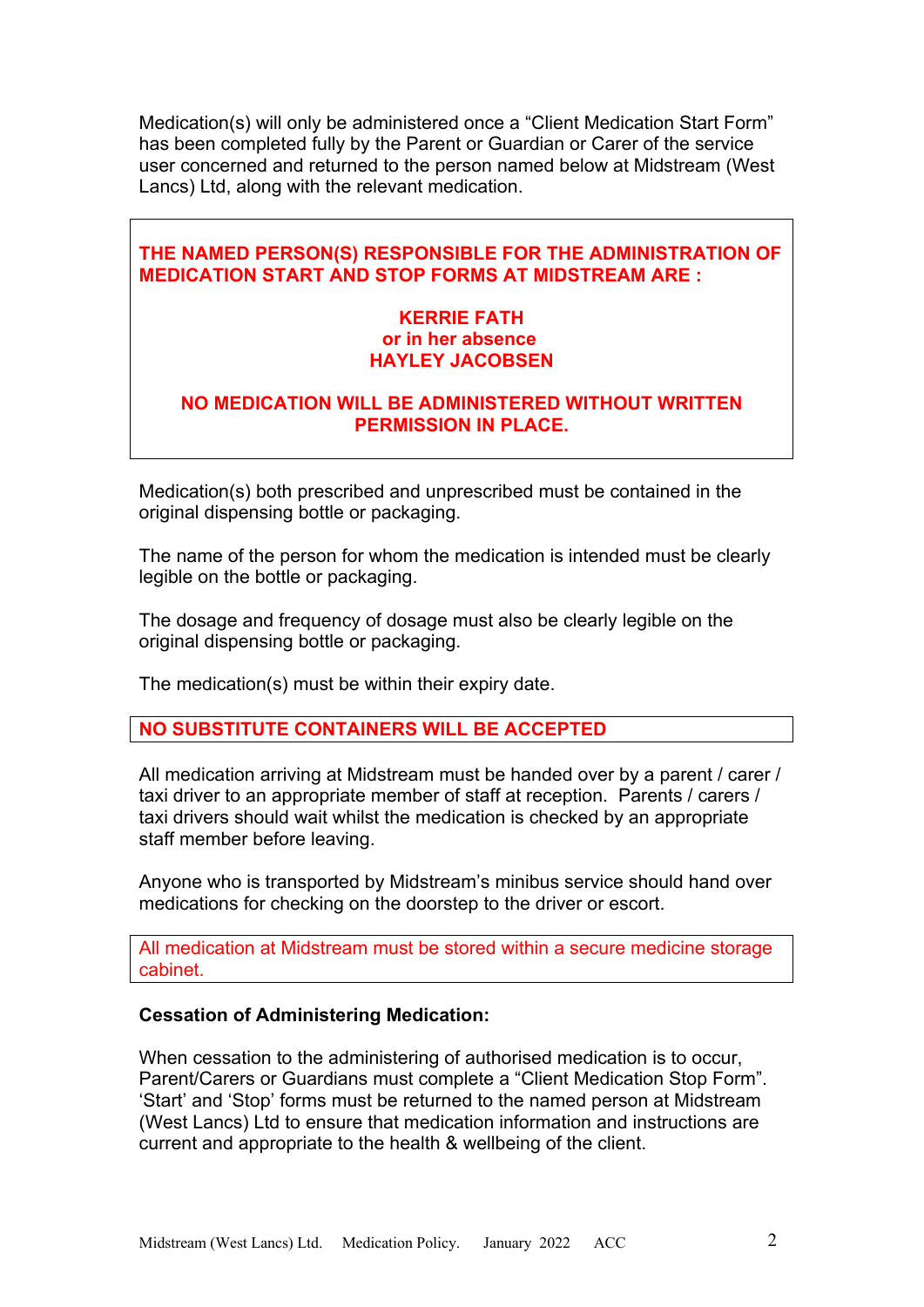*Medication(s) will only be administered to service users by staff employed by Midstream (West Lancs) Ltd. They will have completed 'Medications' training and will be fully competent. They will adhere strictly to the following procedure:-*

**MEDICATION MUST BE ADMINISTERED BY TWO MEMBERS OF STAFF, ONE TAKING THE LEAD TO ADMINISTER, THE OTHER CONFIRMING THAT THE FIRST STAFF MEMBER IS ADMINISTERING THE CORRECT MEDICATION, DOSE AND FREQUENCY TO THE CORRECT PERSON.**

It is the responsibility of the staff members administering medication to ensure written permission to administer medication has been given by the Parent/Carer or Guardian. Additionally, staff must ensure that Midstream (West Lancs) Ltd has agreed to administer the medication on behalf of the Parent/Carer or Guardian.

**IF THERE IS ANY DOUBT REGARDING PERMISSION HAVING BEEN GRANTED, CLARIFICATION WILL BE SOUGHT FROM A SENIOR MANAGER WHO WILL CONTACT THE PARENT/CARER OR GUARDIAN.**

The service user's name, medication, dosage, frequency/time of dose and expiry date must be checked before giving the medication to the service user. Any illegible instructions must be checked back to the completed 'Client Medication Start Form.'

The two administering staff members must ensure the person receiving the medication is the person for whom it is intended.

# **WHEN ADMINISTERING MEDICATION TO MORE THAN ONE CLIENT, MEDICATIONS MUST BE ADMINISTERED TO ONE CLIENT AT A TIME.**

# **DISPENSING POTS ARE PROVIDED FOR USE. TABLETS SHOULD BE TAKEN FROM THEIR PACKAGING AND PLACED DIRECTLY INTO A POT TO BE HANDED TO THE CLIENT.**

The prescribed medication and dosage must be taken by the service user in the presence of the two staff members administering the medication.